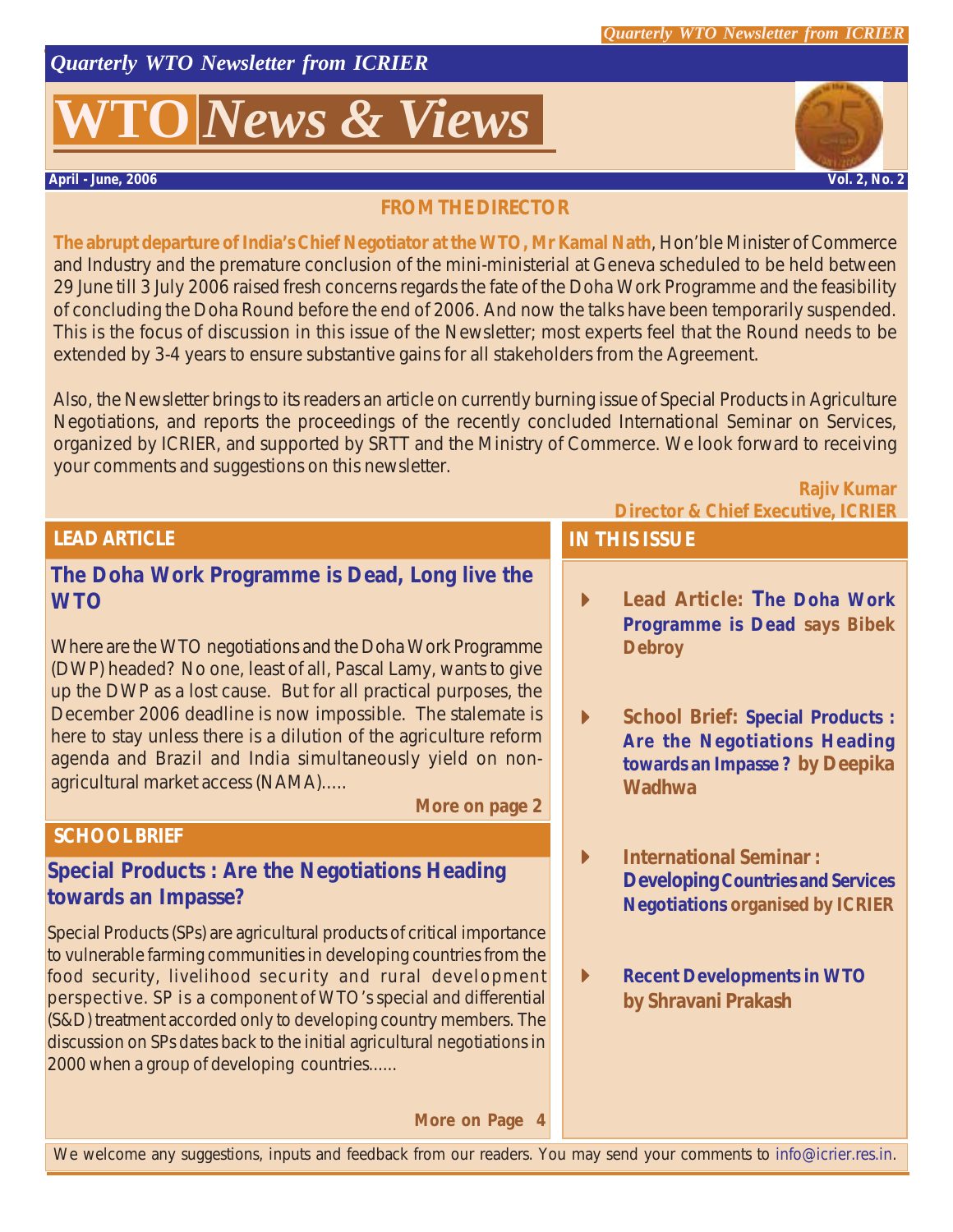### *The Doha Work Programme is Dead, Long live the WTO*

Where are the WTO negotiations and the Doha Work Programme (DWP) headed? No one, least of all, Pascal Lamy, wants to give up the DWP as a lost cause. But for all practical purposes, the December 2006 deadline is now impossible. The stalemate is here to stay unless there is a dilution of the agriculture reform agenda and Brazil and India simultaneously yield on nonagricultural market access (NAMA). There is no earthly reason why these two countries should do so, not even for the sake of salvaging DWP. In hindsight, a link between agriculture and NAMA, established in the Hong Kong Ministerial declaration of 18 December 2005, is probably going to have a much more significant impact than was then anticipated. This is paragraph 24 of the Ministerial Declaration. 'We recognize that it is important to advance the development objectives of this Round through enhanced market access for developing countries in both Agriculture and NAMA. To that end, we instruct our negotiators to ensure that there is a comparably high level of ambition in market access for Agriculture and NAMA. This ambition is to be achieved in a balanced and proportionate manner consistent with the principle of special and differential treatment.' This establishes a link between agriculture and NAMA. Without agriculture, we cannot have NAMA.

There are several interlinked elements in NAMA negotiations which can be found in Annex B of the framework accepted by the General Council on 1 August 2004 and in paragraphs 13 to 23 of the Hong Kong Ministerial declaration. There is of course the general issue of addressing tariff peaks, high tariffs and tariff escalation, particularly on products of export interest to developing countries. Other than this, there are eight different issues specific to NAMA which were ostensibly supposed to be sorted out by July 2006.

First, among these are NTBs (non-tariff barriers). Second, the preference erosion question, that is, should there be some compensatory mechanism for countries that now benefit from preferential duty access? Third, since GATT/WTO reduction commitments operate on a base of bound rates, what happens to unbound tariff lines?

### **Bibek Debroy**

Fourth, what will the formula for tariff reduction be? A non-linear Swiss formula reduces higher tariffs more than proportionately. Fifth, how does one handle less than full reciprocity for developing countries? Sixth, how does one integrate sectoral zero-for-zero initiatives into all this? Seventh, what kind of credit can be given to developing countries that have unilaterally liberalized? Finally, in the 1August 2004 framework, paragraph 8 reflects flexibilities to developing countries through lessthan-formula cuts for some tariff lines or keeping some tariff lines unbound, reiterated indirectly in paragraph 24 quoted above. How will this work?

Hence, there is more to NAMA than simply working out the coefficients of a Swiss formula, with separate coefficients for developed countries (2, 5 or 8) and developing countries (10, 20 or 24). If these coefficients are too close, developing countries end up reducing tariffs proportionately more than developed countries, a violation of the less-than-full-reciprocity and special and differential treatment principles and a point that the NAMA-11 group makes. Nevertheless, these disagreements over NAMA wouldn't have derailed DWP. Earlier GATT rounds have hammered out consensus over far greater disagreements. If DWP is now postponed to beyond 2006, perhaps to 2010 or even beyond 2013, the blame lies with agriculture. DWP should be interpreted as no agreement minus agriculture (NAMA).

The following tongue in cheek spam floating in cyberspace is eminently illustrative. A UN organization wanted to conduct a survey and asked respondents, 'Please give your honest opinion about the food shortage problem in the rest of the world.' The survey failed, because in Africa, they didn't know what food meant. In Europe, they didn't know what shortage meant. In China, they didn't know what opinion meant. In Latin America, they didn't know what 'honest' meant. In South Asia, they didn't know what please meant. And in the United States, they didn't know what the rest of the world meant. Hidden in there, are some elements of the agricultural negotiations through WTO. The first obvious point to appreciate is that there was no attempt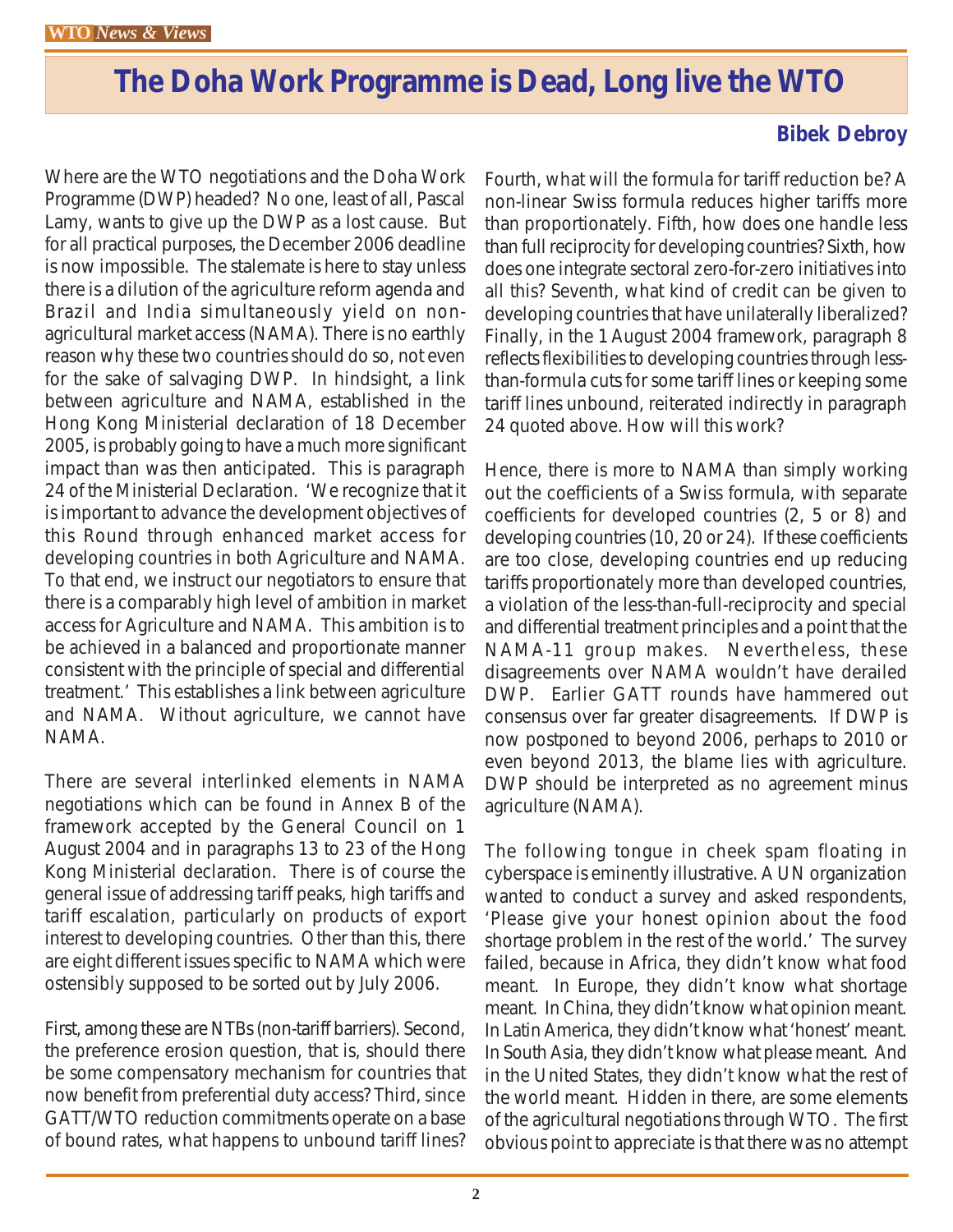to liberalize agriculture and integrate it into the GATT framework before the Uruguay Round (1986–94), largely due to the resistance from developed countries. Agricultural liberalization proposed in the Uruguay Round and set out in the Agreement on Agriculture (AOA) is no more than imperfect and incomplete, in all the three strands of domestic support, export competition (subsidies) and market access.

In the course of the Uruguay Round, developed countries promised the quid pro quo of agricultural liberalization as bait for including services, intellectual property and investment. That promised agricultural liberalization didn't happen and that wasn't because developed countries were flouting any of the Uruguay Round clauses. There were basic problems within AOA. In computing domestic support, there were boxes exempted from reduction commitments. All WTO agreements work on bindings, not actual levels of tariffs or support. If the bindings or base levels are set high, promised reductions will only be notional. Further, there are safeguard and special safeguard clauses, not to speak of non-tariff barriers (NTBs) through sanitary and phytosanitary (SPS) measures. However, this shouldn't be a cause for despondency. After all, we have attempted to multilaterally liberalize trade in manufactured products since 1947–48 and haven't entirely succeeded. The agricultural effort is only two decades old. Post-mortems of the Uruguay Round AOA have been done several times and, in the last resort, are somewhat boring. In contrast, ante-mortems of the Doha Work Programme (DWP) are much more interesting.

Indeed, ante-mortem is the right word to use. Agriculture was part of the built-in agenda of the Uruguay Round. In other words, even if a new round of multilateral trade negotiations had not started, we would have had to negotiate and review agriculture. But now, agriculture is formally part of DWP. Starting from 2001 the three strands of AOA have been refined further in a framework agreement in July 2004 and the Hong Kong Ministerial Declaration in December 2005. That doesn't mean we are any closer to an agreement. All we have is the skeleton and the flesh and muscle are still missing. More than anything else, agriculture will determine the success (completion by end 2006) or failure (postponement to 2013) of DWP. So far, the prospects are not bright. The flesh is weak. And unless

we make the spirit less willing by diluting the content of proposed agricultural liberalization, DWP is likely to get postponed, which in essence spells failure. In trying to understand what is happening, one often tends to adopt a developed versus developing country prism. This is too much of a generalization. Not all developed countries are opposed to agricultural liberalization and not all developing countries support it. Developing countries that benefit from preferential duty access will suffer in relative terms, because there will be an erosion of benefits. Similarly, developing countries that are net food importers will also suffer, because elimination of subsidies will mean higher global prices.

India belongs to neither category. From the Indian perspective, the *quid*, where one argues for reform in developed countries, is simpler. But often, the perception is that India doesn't have much to gain even if markets in developed countries are opened up. In the absence of domestic agro reforms, there are too many supply-side constraints. Since India has a peripheral export interest, India is therefore scoring no more than a debating point and is attempting to cement the G-20 coalition, which has countries with strong agro export interests, like Brazil. So runs the diagnosis and there is some element of truth in it. But one shouldn't push the argument too hard. Anything between 10 and 13 per cent of India's export basket of goods comes from agriculture and 7 billion US dollars a year is not something to sniff at. Tea, coffee, rice, wheat, sugar and molasses, tobacco, spices, cashew, oilmeals, fresh fruits and vegetables, meat and meat preparations and marine products figure prominently, although marine products are not technically counted as agriculture within WTO. In some of these categories, India's global market shares are large and volumes in floriculture and horticulture are increasing. Debating point or not, the quid is not the problem. The problem is the *quo*, where one requires India also to open up and liberalize, because a situation where there are no reciprocal commitments is impossible.

There is no domestic support issue, since India is below the threshold. Nor is there an export subsidy issue, since there are no export subsidies that are agriculture specific. (There was one, but that has now been scrapped.) It thus boils down to market access, which means tariffs, since all quantitative restrictions (QRs) have been converted into tariffs. In addition to G-20,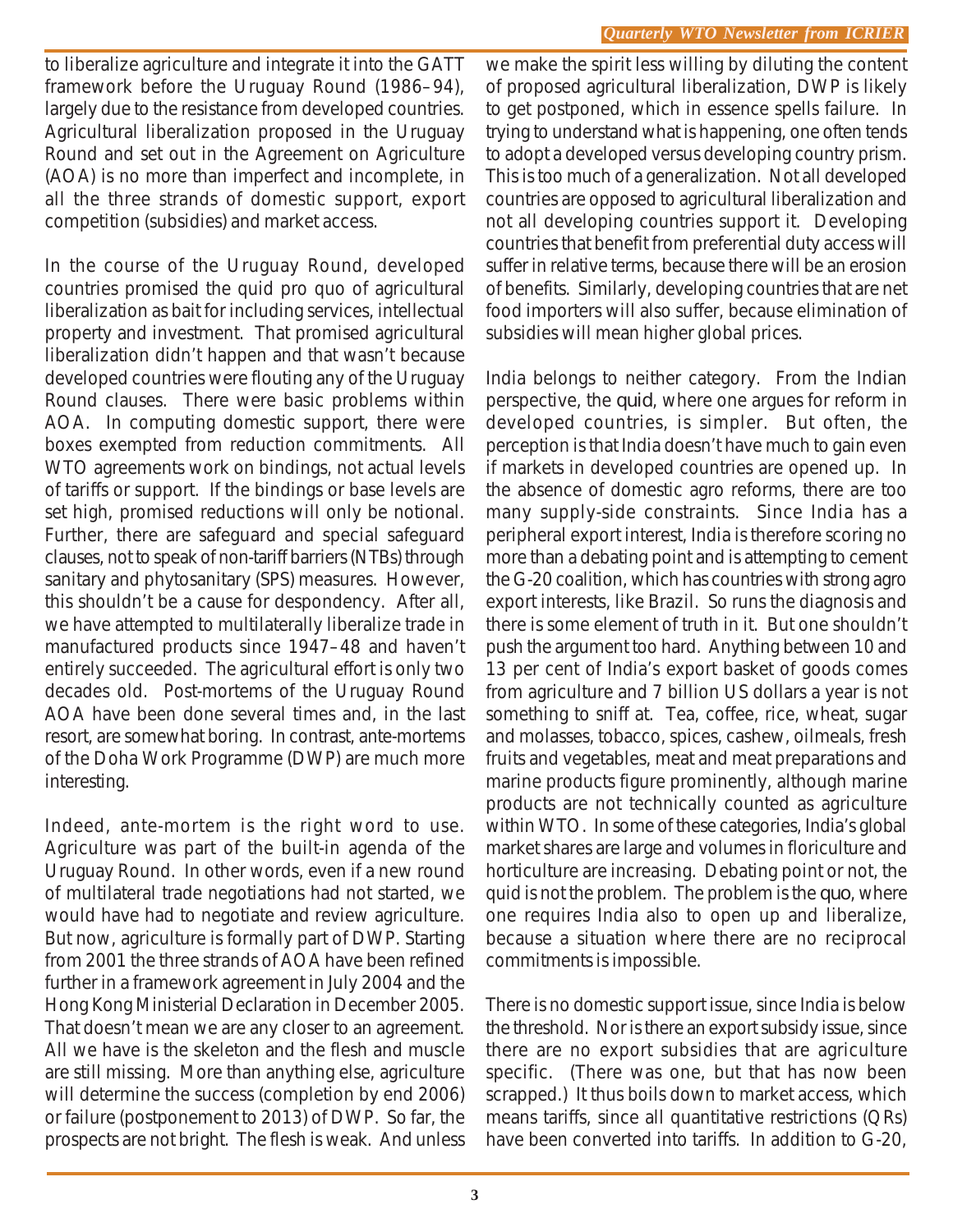there is a G-33 coalition of developing countries, with some overlap between the two categories. The G-33 is identified with asking for a special safeguards clause, apart from general safeguards, in case there is a sudden import surge and with special products, which will be exempted from tariff reduction commitments. Special safeguards can also be through QRs. On tariffs, once we have excluded special products, there is a perception that we can't afford to touch agricultural tariffs, since livelihoods are at stake. This is the reason why unilateral reform recommendations, like the Vijay Kelkar Task Force on Indirect Taxes, also leave out agriculture. But two points need to be made. First, there will be special and differential treatment for developing countries, or less than full reciprocity, in one form or another. And because of developed country cussedness in resisting liberalization, India's tariff reduction commitments can't be that much.

Second, any reduction commitment will apply to bound tariffs, not applied tariffs and there is a gap between the two. The simple average of India's agro tariff bindings is 114.5 per cent and the maximum bound rate goes up to 300 per cent. Commerce

Ministry tracks imports of sensitive products and edible oils, milk and milk products, fruits and vegetables, rubber, cotton and silk, tea and coffee and alcoholic beverages figure in that list. Of these, edible oils and milk and milk products are certainly the most important. For oilseeds and fats, as against a bound rate of 168.9 per cent, in 2004, we had an average applied rate of 52.5 per cent. For dairy products, as against a bound rate of 65.0 per cent, in 2004, we had an average applied rate of 35.0 per cent. This gap suggests that we can afford to reduce bound tariffs, without hell breaking loose. This is over and above special product exemptions and the special safeguards clause. For the most part, an agro tariff rate of 20 to 25 per cent should be more than enough to protect India's interests. In negotiations, we can thus afford to be more aggressive and less defensive on agriculture. This is probably a perception that Commerce Ministry also shares. Unfortunately, this is a perception that Agriculture Ministry doesn't always share.

To get back to the point, DWP is temporarily dead. But multilateralism and the WTO are too important. They will survive.

### **School Brief**

*Special Products: Are the Negotiations Heading towards an Impasse?*

#### **by Deepika Wadhwa**

*The Hong Kong Declaration clearly specified that "developing countries will have the flexibility to self-designate an appropriate number of tariff lines as Special Products (SPs) guided by indicators based on the criteria of food security, livelihood security and rural development." It was decided that SPs would be an integral part of the modalities and the outcome of negotiations in agriculture which according to HK Ministerial declaration were to be finalized by the end of April 2006. But the recent negotiations and developments suggest a different story.*

#### **Introduction**

Special Products (SPs) are agricultural products of critical importance to vulnerable farming communities in developing countries from the food security, livelihood security and rural development perspective. SP is a

component of WTO's special and differential (S&D) treatment accorded only to developing country members. The discussion on SPs dates back to the initial agricultural negotiations in 2000 when a group of developing countries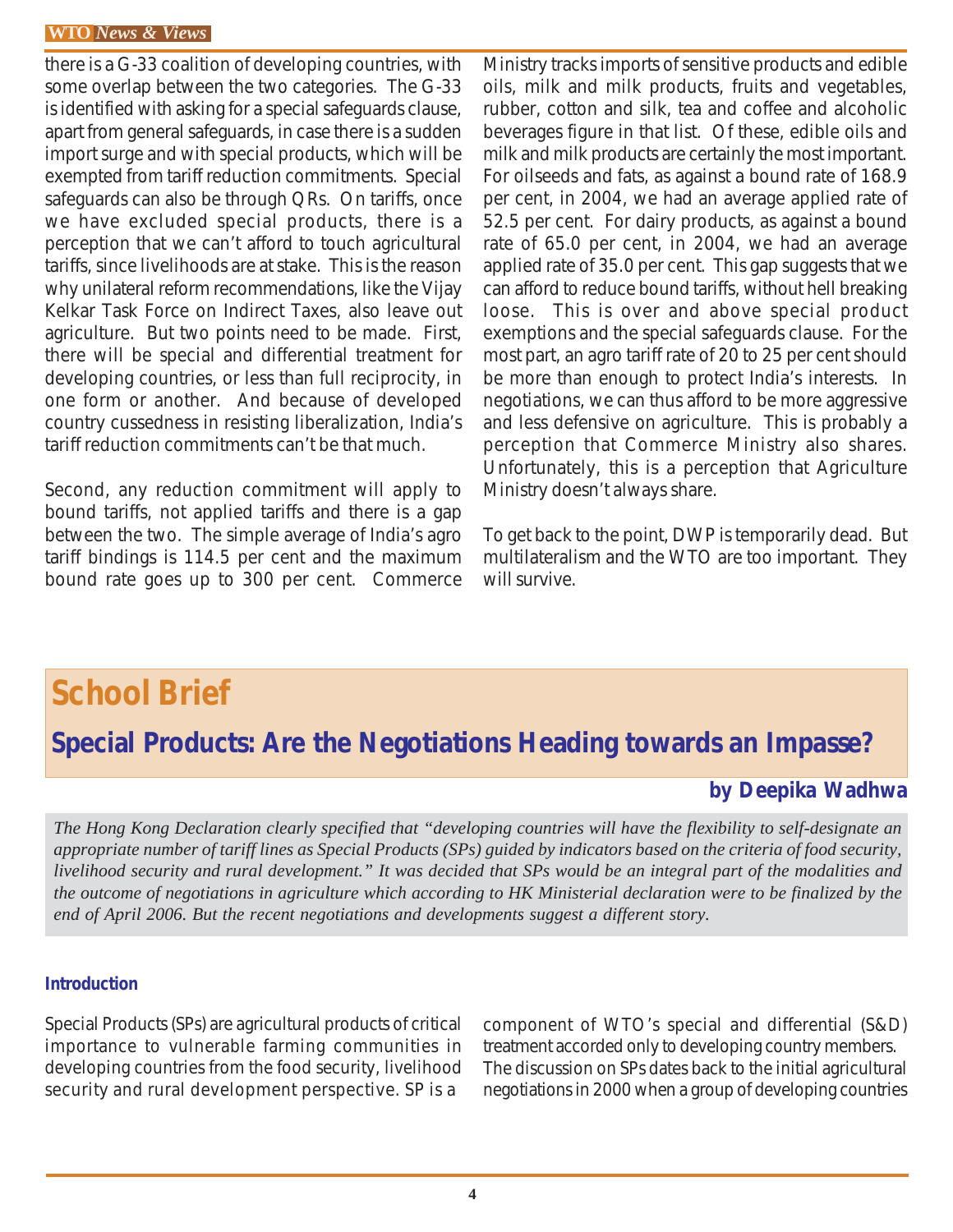presented a proposal for a 'Development Box'. Behind this proposal lay the argument that developing countries require certain flexibilities in order to meet their needs of food security, rural employment, rural development and poverty eradication; hence there should be exemptions from tariff reduction commitments. Over the past five years, from the Doha Ministerial declaration to the Hong Kong Ministerial declaration, the concept of SPs has matured significantly; in the Hong Kong Ministerial declaration developing countries were given the flexibility to self-designate an appropriate number of tariff lines as SPs. Though WTO members have now recognised the need for SPs, there exists considerable debate over the way SPs are to be identified, selected and made functional.

#### **Importance of SPs for Developing Countries**

The criticality of the role of the agricultural sector in countries across the world varies with their levels of economic development. While agriculture accounts for 2 per cent of GDP and less than 4 per cent of employment in developed countries, its share in GDP of low-income countries is as high as 24 per cent. Agriculture provides over 60 per cent of total employment in South Asia and Sub-Saharan Africa.<sup>1</sup> In most developing countries agriculture largely comprises of small and marginal farmers engaged in subsistence farming. Indian agriculture is also characterized by a majority of small and marginal farmers holding less than two hectares of land per capita. For the developing world, a robust agricultural sector especially at the subaltern level is a determining factor in ensuring livelihood security to the resource poor farmers and in alleviating poverty.

During the Uruguay Round it was expected that developing countries would gain substantially from agriculture trade liberalisation. Developing countries were supposed to draw benefits from a rising share of global agricultural exports, as most of these countries are low-cost producers of agricultural goods. However, in view of the highly distorted farm subsidies provided by developed countries, the expected gains from agricultural trade liberalization didn't materialize. The share of developing countries in world agricultural exports has remained stagnant at around 36 per cent during the past two decades. On the contrary, developing countries are now forced to take up the challenge of protecting their markets from cheap and subsidized exports from developed countries.<sup>2</sup>

With mounting pressure from developing counties, it was decided at Doha that SPs would be subjected to lower levels of tariff reduction commitment as compared to other agricultural products. The relatively higher levels of protection provided to SPs will allow developing countries to promote and sustain domestic production of these products to address their human security and development concerns. Thus the rationale behind SPs is to protect livelihoods of the rural poor and small farmers in developing countries who have become vulnerable to vagaries of international trade in agricultural products because of agriculture trade liberalization.

#### **Issues and Concerns: Recent Developments**

There are three contentious issues in SPs negotiations for which no formal consensual agreement among countries has been reached:

- 1. The first is with regard to the number of tariff lines to be given SP status, that is, whether the number of products to be given SP status should be small and uniform across all developing countries or it should be a fixed percentage of 'domesticallyproduced products'.
- 2. Whether there should be universal indicators for selecting SPs or should they be based on self-designation based on country-specific concerns of food security, livelihood security and rural development, taking into account local contexts. HK Ministerial took a step forward by allowing countries to self-designate SPs.
- 3. The treatment of SPs after they are designated. Would they be totally exempt from any tariff reduction or would they be s ubject to a reduced tariff reduction?

Considerable subsequent discussions on SPs have been entered into, but recent developments in the negotiations appear to have deepened the rift between member nations on the issue. Farm exporters such as Chile, Costa Rica, Malaysia and Thailand seek more expansive market access for their products. They argue that protecting SPs could potentially harm developing countries that export farm products with adverse effects on South-South trade. Recently, Malaysia and Thailand published their informal papers on SPs where they proposed a very restricted version of SP flexibility. They have argued for excluding from eligibility for SP status, those products in which developing countries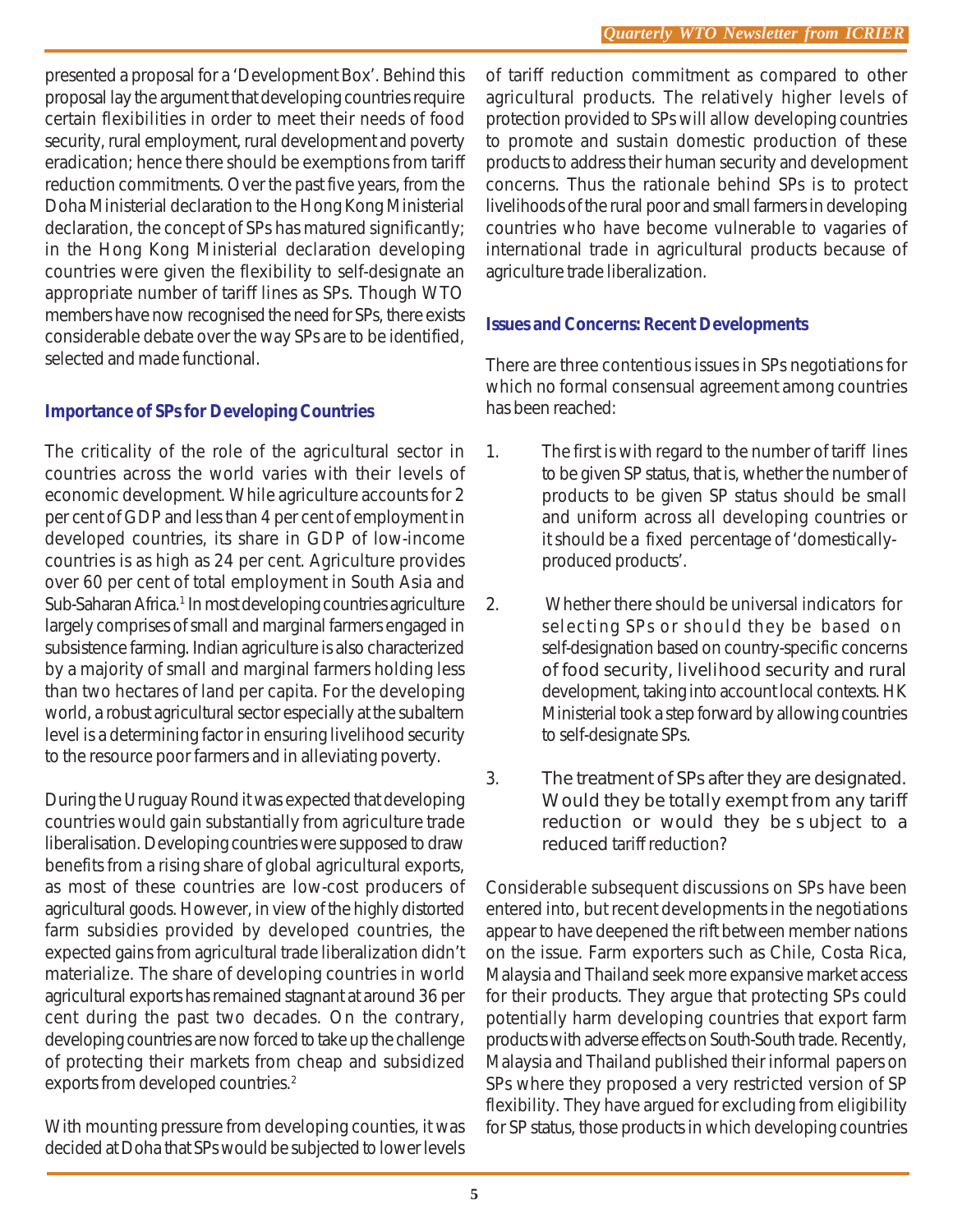dominate at least half of the world trade. They press for a predetermined minimum tariff reduction for SPs. On the other hand, 42 members of G-33 countries (including India), want extensive SP coverage. They argue that SP flexibilities are essential to protect small and poor farmers from negative effects of trade liberalization and have suggested that at least 20 per cent tariff lines of developing countries' products should be accorded SP status.

The United States has proposed that developing countries be allowed not more than five tariff lines (whether scheduled at the 6-digit level or the 8-digit level) as SPs. The US proposal mentions that a developing country should not be allowed to grant SP status to any product that it is currently able to export on a Most Favoured Nation (MFN) basis. Also, developing countries that are net exporters of a particular product should not be permitted to designate it as an SP. It is but obvious that the US suggestion with its excessively stringent criteria would hardly receive support from developing countries.

Also Ambassador Crawford Falconer, the Chair of the WTO agriculture negotiations, in his reference paper,<sup>3</sup> has advised that developing countries consider lowering the bar on their demand for 20 per cent tariff lines being accorded SP status; otherwise this yawning gap between the expectations of the two camps will make a consensus impossible. He proposed three options for developing countries in order to make headway in negotiations: 'to make a lower percentage of tariff lines eligible for SP designation or to require their treatment to be more permissive of trade or 'particular members' declaring in advance that they would either not designate any SPs, or that they would utilize them to a lesser extent than what might be generally agreed upon.' G-33 countries expressed disapproval of Falconer's paper and argued that involving trade considerations into non-trade concerns of SPs have contravened the mandate for negotiation. They emphasized that any future negotiations on SPs would need to address their human concerns in order to receive their support.

With the second deadline for agreement on agriculture modalities not yielding the desired breakthrough (the earlier deadline of April 2006 had been missed altogether) and the rift between members increasing, the future of SPs seems uncertain and it appears that the negotiations on SPs might be heading towards an impasse.

<sup>&</sup>lt;sup>1</sup> Pal, Parthapratim (2006): 'Why developing countries need special products and special safeguard mechanisms", CENTAD, New Delhi

<sup>&</sup>lt;sup>2</sup> For instance, take the case of Cotton whose market is highly distorted. The huge subsidies by the developed countries have depressed global cotton prices and cut into the livelihood of millions in developing countries especially sub-Saharan Africa where it is a dominant, smallholder cash crop.

<sup>3</sup> Chairman's Reference Paper on *Special Products* dated 4 May 2006.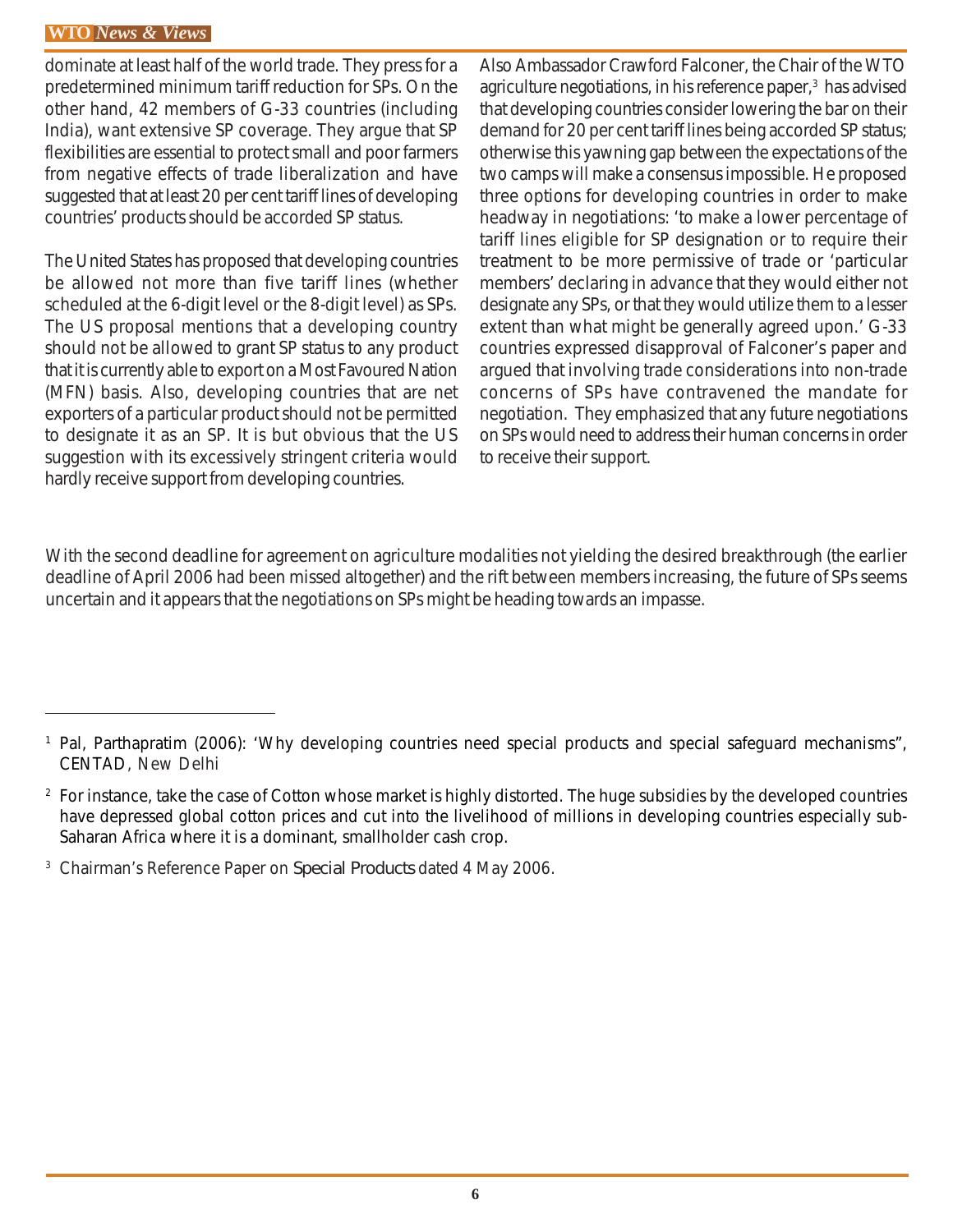### **ICRIER organizes an Internatinal Seminar on** *"Developing Countries and Services Negotiations"*



**L to R : Mr. S.N. Menon,** Secretary, Ministry of Commerce and Industry, **Dr. Rajiv Kumar**, Director & CE, ICRIER & **Dr. Harsha Vardhana Singh**, Deputy Director General, WTO

ICRIER organized a one-and-half day international seminar on Developing Countries and Services Negotiations on 6–7 June 2006 at India Habitat Centre. The purpose of the seminar was to facilitate discussion and cooperation among developing countries to push ahead the services negotiations in the on-going Doha Round. The seminar was strategically timed to

immediately follow the mini-ministerial in May, and well ahead of the last date for submission of revised offers (31 July 2006), to provide inputs to policymakers for drawing up their revised offers.

The aim of the seminar was to address issues in services negotiation of particular concern to developing countries and LDCs. Seminar Sessions therefore focused on: Participation of Developing Countries in Services Negotiations, Issues and Concerns of Developing Countries in Market Access, Domestic Regulations and Developing Countries and Enhancing Cooperation among Developing Countries.

Mr. S N Menon, Secretary, Ministry of Commerce and Industry, delivered the Keynote Address and Dr Harsha Vardhana Singh, Deputy Director General, WTO, gave the Special Address. Some key speakers included Dr Abdel Hamid Mamdouh, Director Trade in Services Division, WTO; Dr Mina Mashayekhi, Head, Trade Negotiations and Commercial Diplomacy Branch, UNCTAD; Mr Nripendra Mishra, Chairman TRAI; Mr Gopal Pillai, Special Secretary, Ministry of Commerce and Industry; Mrs Chawe Mpande-Chuulu, Programme Manager Trade in Services Project, COMESA, Secretariate of Zambia; Ms Teboho Tse Koa, First Secretary, Permanent Mission of the Kingdom of Lesotho; Dr Deunden Nikomborirak, Research Director for Economic Governance,

Sectoral Economics Program, TDRI, Thailand; Professor Jean-Pierre Lehmann, Professor of International Political Economy, IMD; Mr Sumanta Chaudhuri, Counselor, Permanent Mission of India; among others.

Speaking on the occasion, Mr. Menon hoped from India's perspective for the Negotiations to attain a balance across agriculture, NAMA and services— the



**L to R : Dr. Arpita Mukherjee**, Senior Fellow, ICRIER, **Dr. Abdel Hamid Mamdouh**, Director Trade in Services Division, WTO, **Dr. Harsha Vardhana Singh**, Deputy Director General, WTO & **Dr. Deunden Nikomborirak**, Research Director for Economic Governance, Sectoral Economics Program, TDRI, Thailand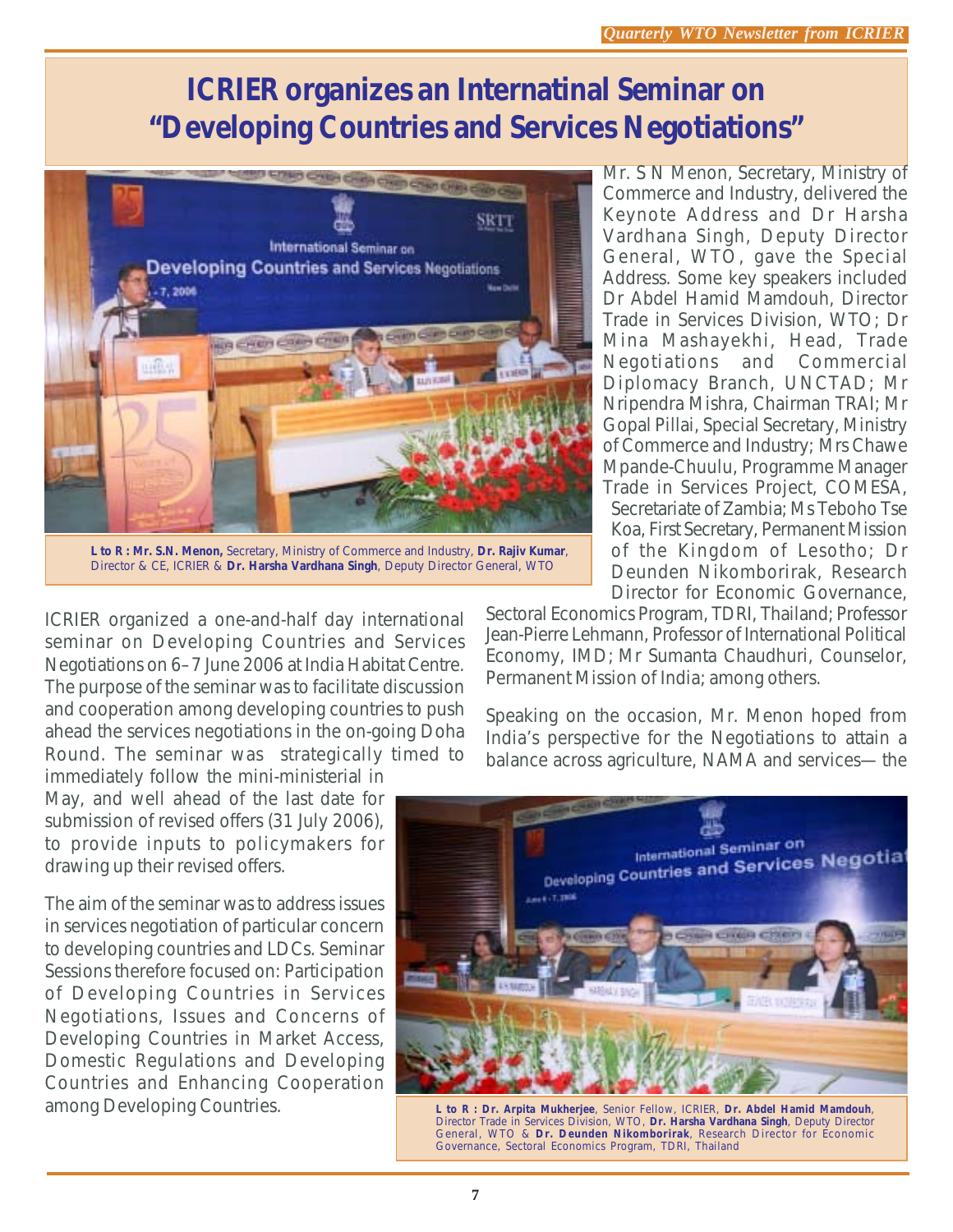three pillars of market access. He stressed that services play an important role in the Indian economy and our revised offer submitted in August 2005 was a substantial improvement over the initial offer. He expressed concern that India did not receive satisfactory offers from its trading partners in areas of its export interest: Mode 4 and Mode 1. He felt that it would be difficult for the country to justify the inclusion of new sectors and improvements to commitments, if the next round of offers in July did not aim at correcting this

their exuberance. It was pointed out that countries need to unilaterally liberalize services in order to enhance their productivity and global competitiveness. Binding the unilateral regime in the WTO ensures predictability which is essential for trade. It is also important to see how the countries can use the negotiations as an opportunity to energize the domestic reform process. The biggest failure of the Round so far is that some developing countries,

In his Special Address, Dr Harsha Vardhana Singh pointed out that although services have contributed in a major way to India's growth, our services exports are less than that of countries such as Hong Kong or Singapore, indicating the immense potential of this sector. Dr Singh emphasized on the complexities of the services

imbalance.



especially the LDCs are waiting for the developed countries to make concessions. They could have used the WTO negotiations to initiate domestic reforms. Participants pointed out that developing countries is not a homogeneous group and it is important to recognize the diversities among these countries. Dr Mashayekhi stated that most developing

negotiations. He pointed out that unlike negotiations on agriculture and NAMA where the focus is on modalities, services negotiations are through the request and offer process. Once the modalities are sorted out there is likely to be a consensus among WTO members in agriculture and NAMA. However, in services there are no general modalities, and the process is likely to be more complicated and time-consuming since it involves many sectors, multilateral disciplines such as domestic regulations have to be addressed and LDCs' modalities have to be developed. All this involves a lot of coordination, research and involvement with the negotiation process.

During the one-and half days of the seminar, participants discussed in detail the complexities of the services negotiations. Given that this is the Development Round, and developing countries are participating more actively in the negotiations than in the Uruguay Round, their expectations have been high. However, offers from developed country trading partners have been unsatisfactory and have to a certain extent dampened

countries are facing major problems in the negotiations, both in terms of their engagement in making commitments and in understanding their interests. She highlighted the need for both South– South and North–South cooperation for capacity building.

Speakers expressed concern over the lack of political will and leadership from developed countries such as the US and the EU. Even the private sectors of developed countries are not playing an active role in the liberalization process. Each country has some defensive and offensive interests in services negotiations. With deeper intersectoral and intermodal linkages in services, there is a need to open all modes simultaneously to facilitate trade.

In Mode 1, the negotiations have largely focused on binding the existing regime. Participants pointed out that there are regulatory issues involved in Mode 1, which need to be addressed. They argued that market access barriers are becoming less effective as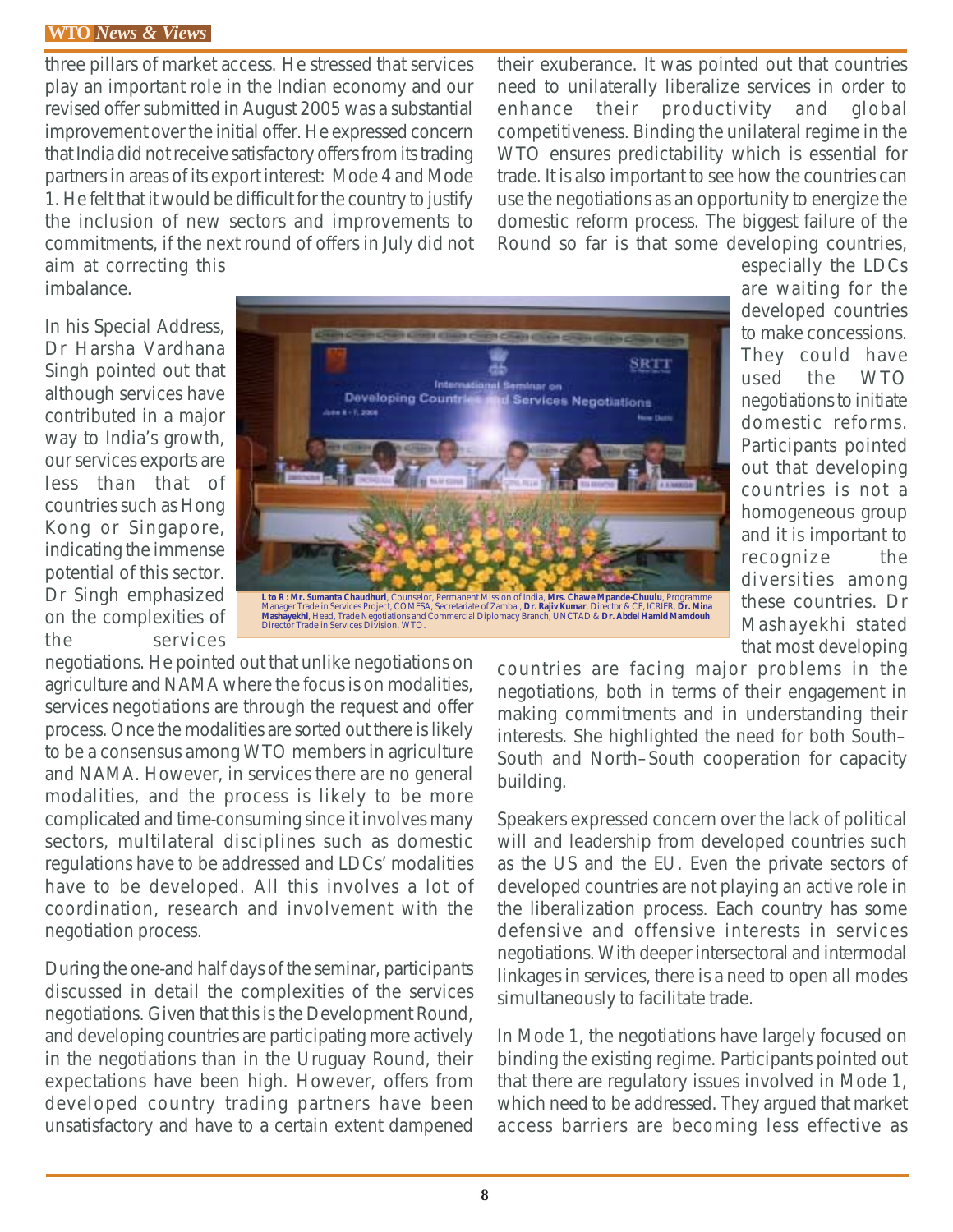technology does not permit such barriers. Various suggestions were made regarding negotiations in Mode 4. Dr Abdel Hamid Mamdouh pointed out that countries should take a closer look at the national treatment obligations in the GATS and explore the extent to which extension of national treatment to foreign professionals could address some of the problems that professionals from developing countries are facing in accessing other markets. Mr Sumanta Chaudhuri pointed out that domestic regulation is a key issue for discussion in this Round. It is important to see, particularly from the perspective of developing countries, that their market access is buttressed by disciplines on domestic regulations. Also, a better understanding of the relationship between domestic regulations and the schedule of commitments would provide greater comfort while addressing the market access commitments. Participants emphasized on the need for transparency in domestic regulation in developed countries.

They felt that an important aspect of the negotiations is how to address the specific needs of LDCs. As per the Hong Kong Ministerial Declaration, LDCs are not expected to make new offers in this Round. They, however, need to undertake domestic reforms in services for which they would require technical assistance and capacity building assistance. Some LDCs have begun to develop comparative advantages in areas such as outsourcing; this and Mode 4 will be important areas of future negotiations for these countries.

Dr. Rajiv Kumar, Director and Chief Executive, ICRIER, asserted that private sectors of developing countries should play a more active role in the negotiations. Developing countries should find private sector partners in developed countries who would be beneficiaries of further liberalization in Mode 1 and 4. Developing countries should autonomously liberalize, and leverage their private sector initiatives to create lobbies within the developed countries that would benefit from this autonomous liberalization. He emphasized on the need to form coalitions among likeminded trading partners.

Policy-makers, academicians, industry representatives, non-government organizations from developed and developing countries attended the seminar, which received wide appreciation and media coverage.

## **Recent Developments in WTO**

**By Shravani Prakash**

- **• Urging India to Contribute to Enabling Rapid Progress**
- **• Chairs circulate draft texts on agriculture, industrial products**
- **• Trade Picks up in 2005, but the 2006 Picture is Uncertain**
- **• WTO makes Public all Official GATT Documents**
- **• Decline in Number of New Anti-dumping Investigations and New Final Anti-dumping Measures**
- **• Trade Policy Reviews**
- **• Lamy calls for shared sense of urgency**

#### **WTO DG Pascal Lamy addresses the ICRIER Conference Urging India to Contribute to Enabling Rapid Progress of the Doha Talks**

WTO Director-General Pascal Lamy delivered a special address at a conference organized by ICRIER on 'WTO and the Doha Round: The Way Forward' in New Delhi on 6 April 2006. He called on India to contribute to a

'win-win' outcome in the trade talks, stressing that it 'has a lot at stake given its interest across the entire negotiating agenda and given the dynamism of its economy'.

Mr Lamy highlighted the need for progress on three key fronts: reduction of agricultural domestic subsidies,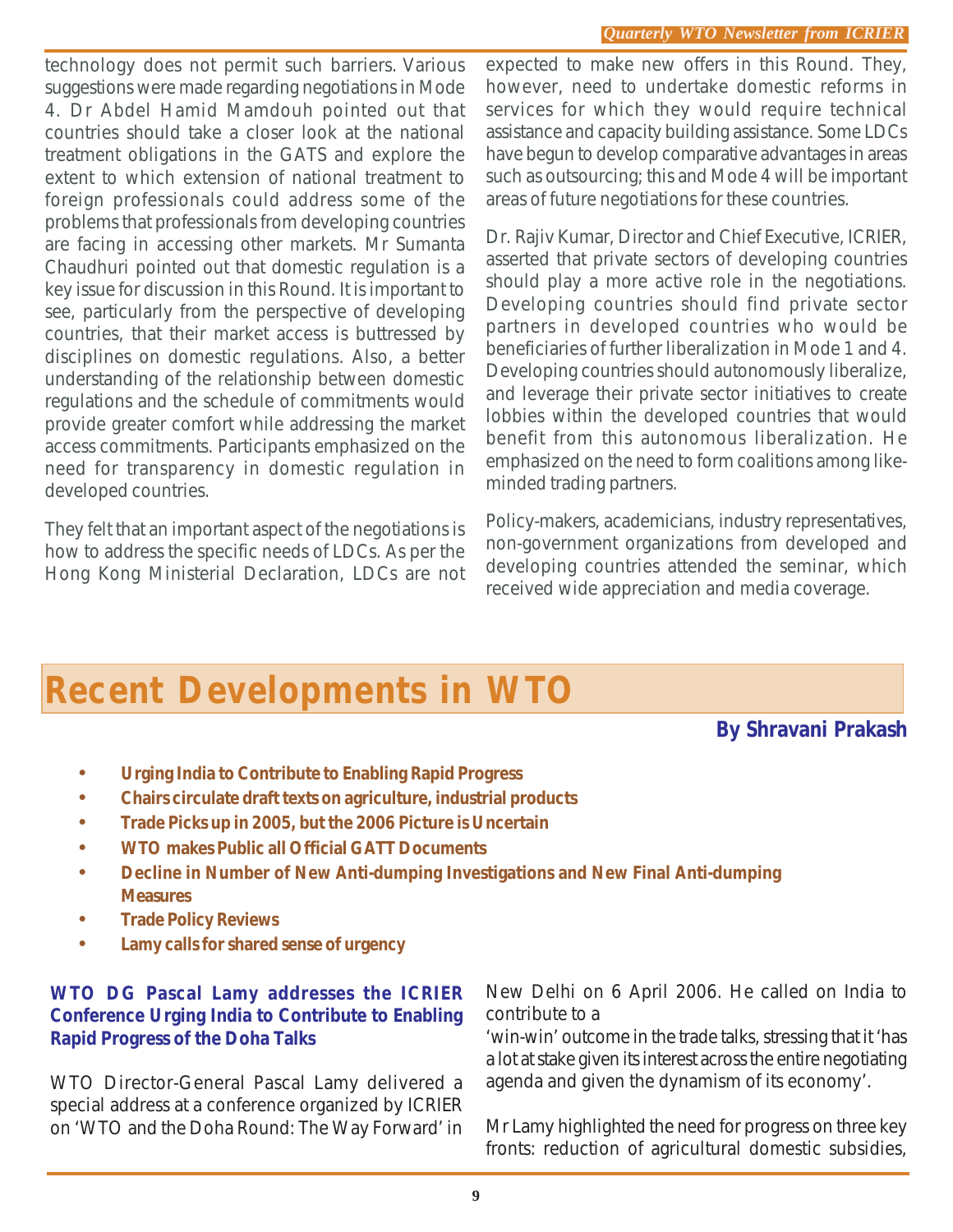reduction of tariffs on agricultural products and the same for industrial products, as they hold the key to unlocking other issues which need to fall into place to conclude this Round by the end of the year.

India has been a key player in the multilateral trading system for more than 50 years and has benefited from a more open global trading environment. Therefore, Lamy emphasized, that it is in India's interests to fight for an open, stable and predictable global trading environment; India would be the first to suffer if protectionism prevails.

#### **Chairs circulate draft texts on agriculture, industrial products**

Ministers and heads of delegations will meet in Geneva from 28 June to 2 July for intensive negotiations on template agreements, known as "modalities", for trade in agriculture and industrial products. These are documents that sum up the current state-of-play, and which will form the basis for the next round of negotiations at Geneva, scheduled between 29 June to 3 July 2006. WTO DG Lamy has said: "A number of ministers will be travelling to Geneva with the aim of narrowing differences in two key areas: trade opening in industrial and in agricultural goods. There are many other subjects in the Doha Round... But we can only turn to this long list, with agricultural and industrial goods out of the way."

#### **Trade Picks up in 2005, but the 2006 Picture is Uncertain**

According to WTO, world trade (measured by merchandise exports) grew by 6 per cent in 2005. Trade was sluggish in the initial months but picked up momentum at the end of the year; nevertheless the overall growth was lower than the exceptional 9 per cent growth witnessed in 2004. The world economy in 2005 grew at 3.3 per cent after witnessing a strong expansion in 2004.

The value of world merchandise exports exceeded the \$10 trillion mark for the first time, growing at 13 per cent during 2005 (21 per cent in 2004). Exports of Commercial services increased by 11 per cent to \$2.4 trillion in 2005 (19 per cent in 2004).

Sector wise trade developments showed large variations due to relative price developments. The share of fuel and other mining products in world merchandise trade rose to 16 per cent, the highest since 1985, owing to sharp rises metal and fuel prices. On the other hand with stagnating prices, the share of agricultural products decreased to a historic low of less than 9 per cent. The commercial services categories witnessed similar growth rates of 10-12 per cent in 2005.

Large fuel exporters, Africa, the Middle East, Central and South America and the CIS counties, recorded strong merchandise growth rates in 2005 fuelled by the rise in oil prices.

Goods trade volume is predicted to grow at 7 per cent in 2006 and world economy at 3.5 per cent. However, WTO economists say that there are a number of uncertainties on the horizon for 2006, with signs of a stronger investment climate mixed with fragile prospects for consumption and employment.

#### **WTO makes Public all Official GATT Documents**

WTO decided to make public all official documents issued under the General Agreement on Tariffs and Trade (GATT) during the period 1947–1995, to further WTO's commitment to transparency. According to WTO Director-General Pascal Lamy, 'this will be especially important for academics, trade specialists and others interesting in studying how the trading system evolved in the GATT era'.

Since early June 2006, about 49,000 GATT documents which had thus far enjoyed restricted access are available in the public domain. This is in addition to the 39,000 documents already available. These documents will uploaded on to the WTO website.

#### **Decline in Number of New Anti-dumping Investigations and New Final Anti-dumping Measures**

The WTO Secretariat reported that during the period 1 July 2005 to 31 December 2005, new anti-dumping